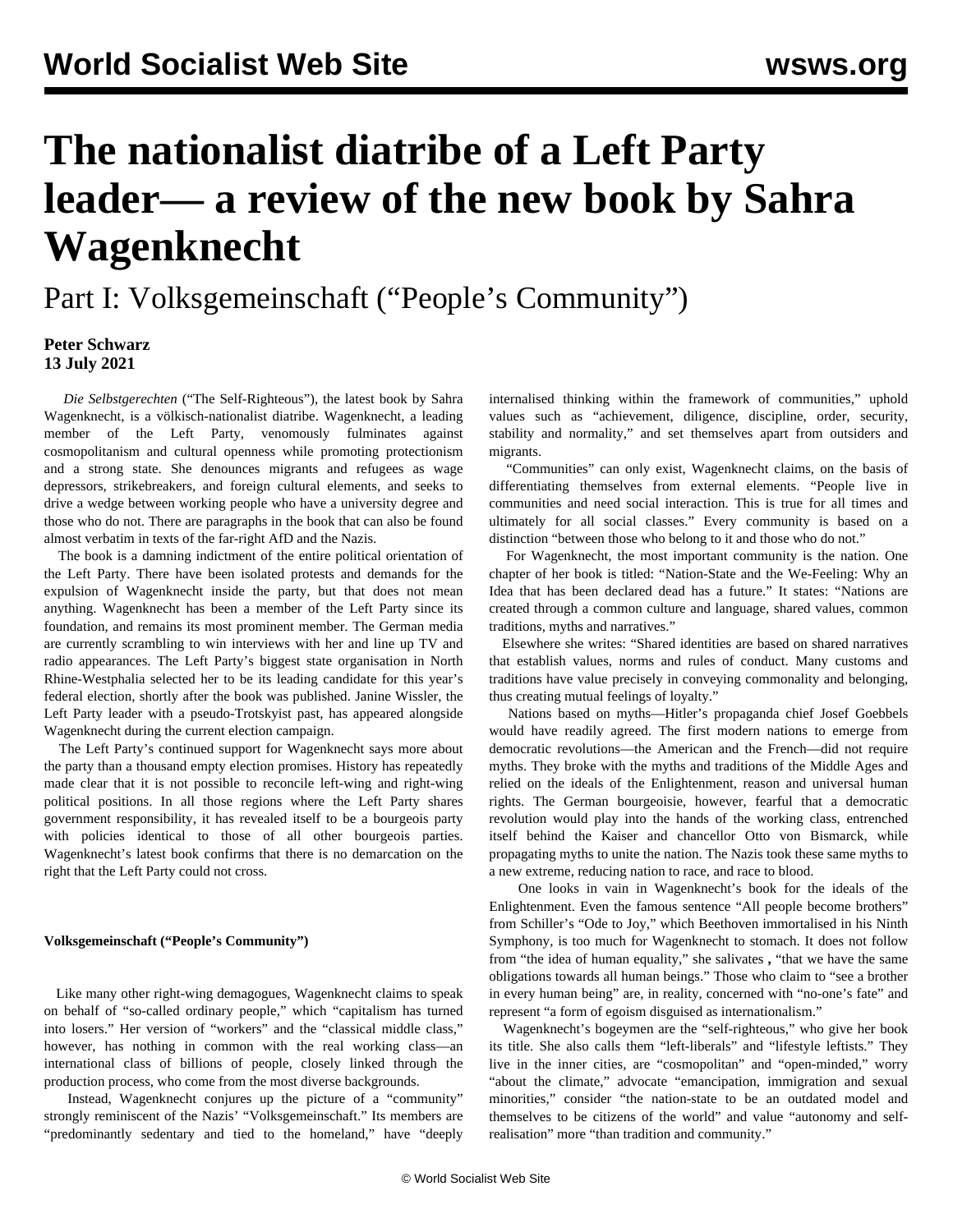Wagenknecht explicitly includes among the "self-righteous" not only wealthy members of the middle classes but also "between 25 and 30 percent of the working population," including members of the "new academic underclass" who keep their heads above water with casual jobs, temporary work, or as click workers. According to Wagenknecht, this stratum is also oriented "towards the narratives and values of the social group to which it belongs and in which it seeks to advance. That is why left-liberalism is extremely popular in this milieu."

 In some passages of the book Wagenknecht justifies her attack on "leftliberalism" with a critique of identity politics. Identity politics "is at the heart of left-liberalism and provides in practice the basic framework upon which the left-liberal worldview is based," she writes.

 Identity politics judges all social issues according to the criteria of race, gender and sexual identity. It rejects the Marxist standpoint that the fundamental division in society is between classes. It is an ideology that enables wealthy members of the middle classes to further their careers and divide the working class.

 Wagenknecht attacks identity politics not from the left, i.e., from the class standpoint of the working class, but rather from the right, as do the supporters of the AfD and Donald Trump. For Wagenknecht as well, identity, not class, is the decisive political criterion. The only difference is that she defines identity on the basis of nationality and tradition, rather than skin color and gender.

 She accuses the "left-liberals" of declaring war on "nationalism, backwardness, provincialism, racism, sexism, homophobia, Islamophobia," of regarding "faith, nation and homeland" as "ciphers for backwardness" and of claiming to stand for "diversity, cosmopolitanism, modernity, climate protection, liberality and tolerance."

 The litany continues page after page: "Left-liberalism dismisses communal values either as outdated or condemns them as nationalistic and prosperity chauvinistic. It opposes to them its notion of an open society: a society open to anyone who wants to come, which has no place for common values and ties, is held together only by law and order, and permits equal rights to anyone who turns up." (129)

 Apparently Wagenknecht regards nationalism, racism and Islamophobia as positive—or at least legitimate—viewpoints and considers "faith, nation and homeland" to be progressive. A democratic society, on the other hand, in which everyone is equal under the law, regardless of origin and ancestry ("held together only by law and order"), is in her opinion, intolerable.

 There are dozens of such quotes in her book, which we will spare the reader. Above all, the accusation of "cosmopolitanism"—a term frequently used with anti-Semitic undertones by Stalin—is her favorite form of abuse.

 "The idea of an 'open society' and left-liberal cosmopolitanism, for which there is only one world and one humanity, therefore belong together," she scolds. "At first glance, this sounds immensely progressive. All people become brothers, there are no more borders, everyone has the same rights." However, "a society without membership" cannot constitute "a shelter. Where anyone can join, there is no togetherness and no special sort of solidarity."

Wagenknecht even supports the demand for an obligatory "Leitkultur" (guiding culture)— a favored slogan of the far right: "If one wants to define the term Leitkultur meaningfully, one should understand it as the specific values and typical patterns of behavior within a nation, founded on cultural tradition, history and national narratives, which are part of its common identity and upon which its sense of belonging is based."

#### **Xenophobia**

 Wagenknecht excludes immigrants and refugees from her "community." It has long been common knowledge that she holds xenophobic views, but she has now laid out her views in a coherent form in a 340-page book. The result is a worldview that is identical to that of the AfD.

 Over the course of 30 pages in the chapter "Immigration—Who Wins, Who Loses?," she lists her reasons why migrants should either not be allowed into the country or only when they fulfil strict conditions. She rants: "The demand for a lax immigration policy and a generally positive view of migration belong to the canon of thought of the lifestyle left, as does belief in the resurrection to Christianity. Anyone who deviates here is excommunicated."

 She makes refugees the scapegoat for social cuts: "Every euro spent on one thing is at the expense of all other things. Social housing, teachers, day-care places and nursing staff are, after all, also in short supply and have to be financed." She denounces immigrants for "depressing wages or even functioning as strike breakers" and claims that the "most important interest group that has always had a pronounced interest in migration" is "the employer's camp."

 Elsewhere she writes: "Any genuine solidarity system must keep the number of payers and recipients in a certain balance in order not to collapse. ... Social security at the level of Western countries would of course be *unaffordable* on a global scale." (emphasis in original)

 From migrants who make it into the country despite all obstacles, Wagenknecht demands "the willingness to engage with the majority culture and its values, to respect its reservoir of common ground and to begin to understand themselves as citizens of the state in which they want to spend their lives." She stokes up Islamophobia, declaring that "a religion like political Islam, which preaches separation and hostility, cannot be part of a country like Germany, if only because it has not the slightest inclination to belong to the culture and society here."

 Wagenknecht praises the trade unions for their chauvinism. They had already "largely stopped migration from Eastern Europe" in the Weimar Republic and ensured in the post-war period that immigrants had "hardly any access to the normal labor market of the industrialised countries." The latter often worked in the same company as native workers, "but under clearly defined legal conditions. They were thus not in direct competition with the local population."

 "The more organised the unions were in certain industries," she concludes, "the stricter were the restrictions. In some workplaces they even managed to prevent the employment of immigrants altogether." They did this not for racist reasons, Wagenknecht claims, but because only then did they have a chance to press for higher wages and better working conditions for their members.

 Wagenknecht also denounces refugee organisations such as the German "Seebrücke," which makes great sacrifices to try to prevent mass drownings in the Mediterranean, and movements such as "Fridays for Future," which oppose climate change. According to Wagenknecht, both organisations are frontrunners in the global drive for profits.

#### **Hitler, Gauland and Wagenknecht**

 A comparison of texts by AfD leader Alexander Gauland and Adolf Hitler shows how closely Wagenknecht's nationalist tirades are based on fascist models.

 Gauland published a guest article in the *Frankfurter Allgemeine Zeitung* on 6 October 2018, in which he—like Wagenknecht—claimed that his party defends the interests of the "bourgeois middle class" and "so-called ordinary people" against "a new urban elite."

The members of this "globalised class," he wrote, "live almost